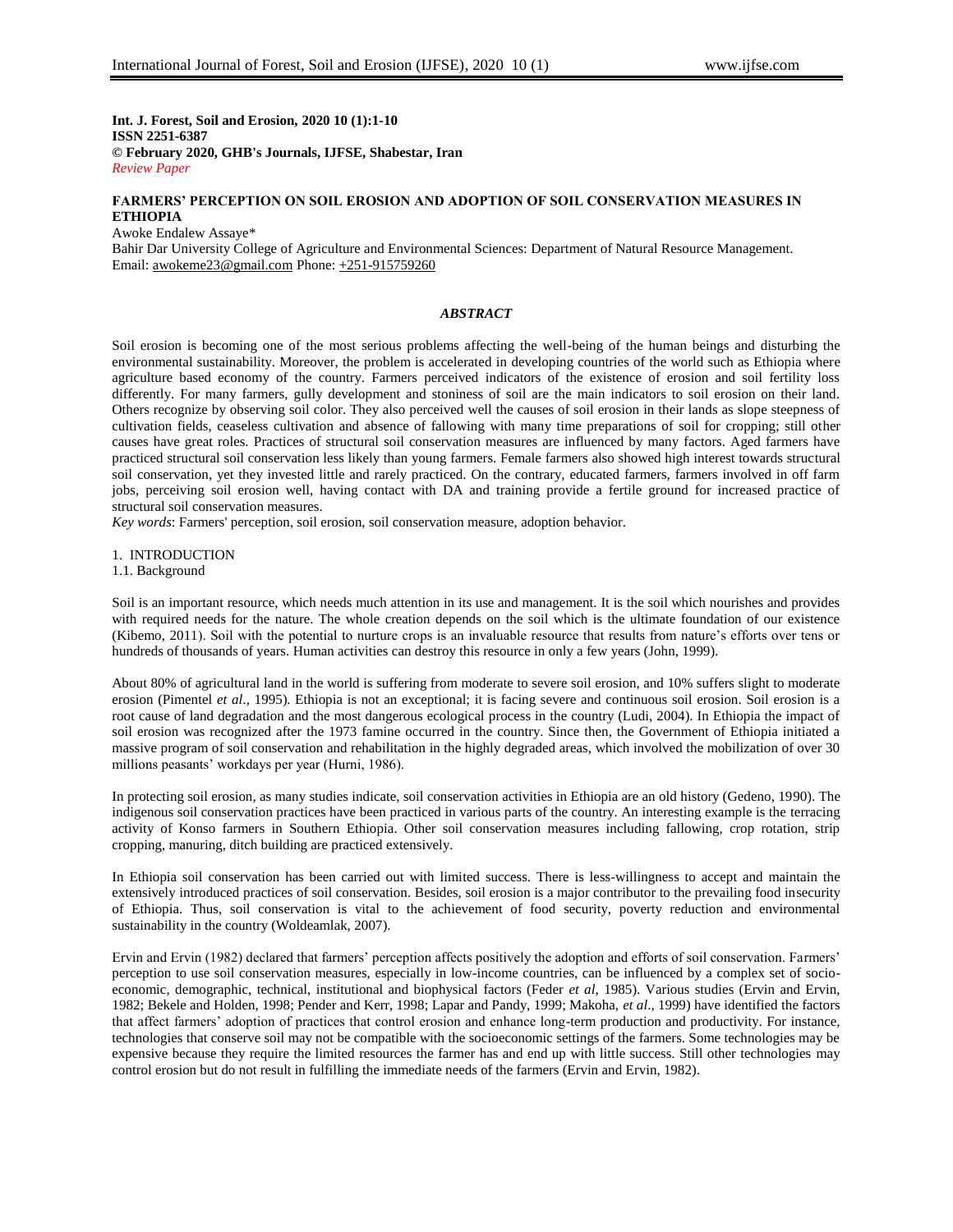2. Farmers" perception on soil erosion and adoption soil conservation measure

2.1. Definition of Soil erosion

The definition of soil erosion given by the EU Commission of Land Management and Natural Hazards as the "wearing away of the land surface by physical forces such as rainfall, flowing water, wind, ice, temperature change, gravity or other natural or anthropogenic agents that abrade (erode), detach and remove soil or geological material from one point on the earth's surface to be deposited elsewhere" (EU, 2007).

2.2. Soil Erosion in the World

Much of the world has been facing increasingly serious soil erosion of various degrees caused by both natural and human factors as well as its consequent environmental deterioration. The loss of soil through land degradation processes particularly by erosion is one of the most serious environmental problems (Kibemo, 2011). Soil erosion is a global environmental and economic problem causing loss of fertile top soil and reducing the productive capacity of the land there-by putting global food security at risk. It has also negative impact on the natural water storage capacity of catchment areas or service of man-made reservoirs and dams, quality of surface water, aesthetic landscape beauty and ecological balance in general (Woldeamlak and Ermias, 2009). Globally, about 80% of the current degradation of agricultural land is caused by soil erosion (Angima *et al.,* 2003).

More than 80% of land degradation is due to soil erosion out of which 56% is due to the water induced soil erosion (Oldeman, 1992). During the last few decades, nearly one-third of the world's arable land has been lost by erosion and continues to be lost at a rate of more than 10 million hectares per year (Pimentel *et al*, 1995).

Erosion by water is a primary agent of soil degradation at the global scale, affecting 1094 million hectares, or roughly 56% of the land experiencing human induced degradation (Oldeman, 1992). Likely, soil from the world's croplands is being swept and washed away 10 - 40 times faster than it is being replenished. Even, one rainstorm can washes away several millimeters thick soil. When we consider a hectare, it would takes 10s tons of topsoil - or several decades and even centuries if left to natural processes - to replace that loss (Pimentel *et al*, 1995). Water erosion not only removes nutrients but also reduces thickness and the volume of water storage and root expansion zone (Abiy, 2007). Under extreme gully erosion, farm activities are extremely affected.

Since 1945 moderate, severe, extreme soil degradation has affected 1.2 billion hectares of agricultural land globally, an area size of China and India combined. Some 80 percent of this degradation has taken place in developing countries (Hawken *et al*, 1999, cited in Melville, 2006). 2.3. Soil Erosion in Ethiopia

Natural resource degradation is the main environmental problem in Ethiopia. The degradation mainly manifests itself in terms of lands where the soil has either been eroded away and/or whose nutrients have been taken out to exhaustion without any replenishment (Million and Kassa, 2004).

Soil degradation is one of the most serious environmental problems in Ethiopia (Hurni, 1993). In Ethiopia, erosion averages 42 metric tons per hectare per year on currently cultivated lands and 70 metric tons per hectare per year on formerly cultivated degraded lands (Hurni, 1988) with losses as high as 300 tons/hectare/year (USAID, 2000). About 45% of the total annual soil loss in the country occurs from cultivated fields, which accounts for only 15.3% of the total area (EPA, 2003).

A study by Bekele and Holden (1998) shows that the problem of soil erosion is compounded by the fact that some farmers dismantled the conservation structures built in the past through food for work incentives. Consequently, in Ethiopia land degradation in the form of soil erosion and declining fertility is serious challenging agricultural productivity and economic growth (Mulugeta, 2004). As Johnson and Lewis (1995) stated that the most ubiquitous cause contributing to agricultural land degradation was soil erosion. EFAP (1994) also made clear that measures of land degradation usually focus on the severity of soil erosion.

In Ethiopia, erosion averages 42 metric tons per hectare per year on currently cultivated lands and 70 metric tones per hectare per year on formerly cultivated degraded lands (Hurni, 1988). About 45% of the total annual soil loss in the country occurs from cultivated fields, which accounts for only 15.3% of the total area (EPA, 2003). The latest land degradation estimates indicate that out of the 52 million hectares of land making up the highlands of Ethiopia, 14 million hectares are severely degraded, 13 million hectares are moderately degraded and two million hectares have practically lost the minimum soil cover needed to produce crops (DCI, 1997). According to Girma (2001), Ethiopia loses annually 1.5 billion metric tons of topsoil from the highlands by erosion. 2.4. Causes of Soil Erosion

According to Tripathi and Singh (2001) erosion can be either geological natural erosion, a steady and slow process of nature which is non-destructive therefore which is not detrimental to man"s well being and is wholly beyond his control; or it can be human induced that is caused by disturbance of nature's balance by human activities like large scale cutting of forests, leveling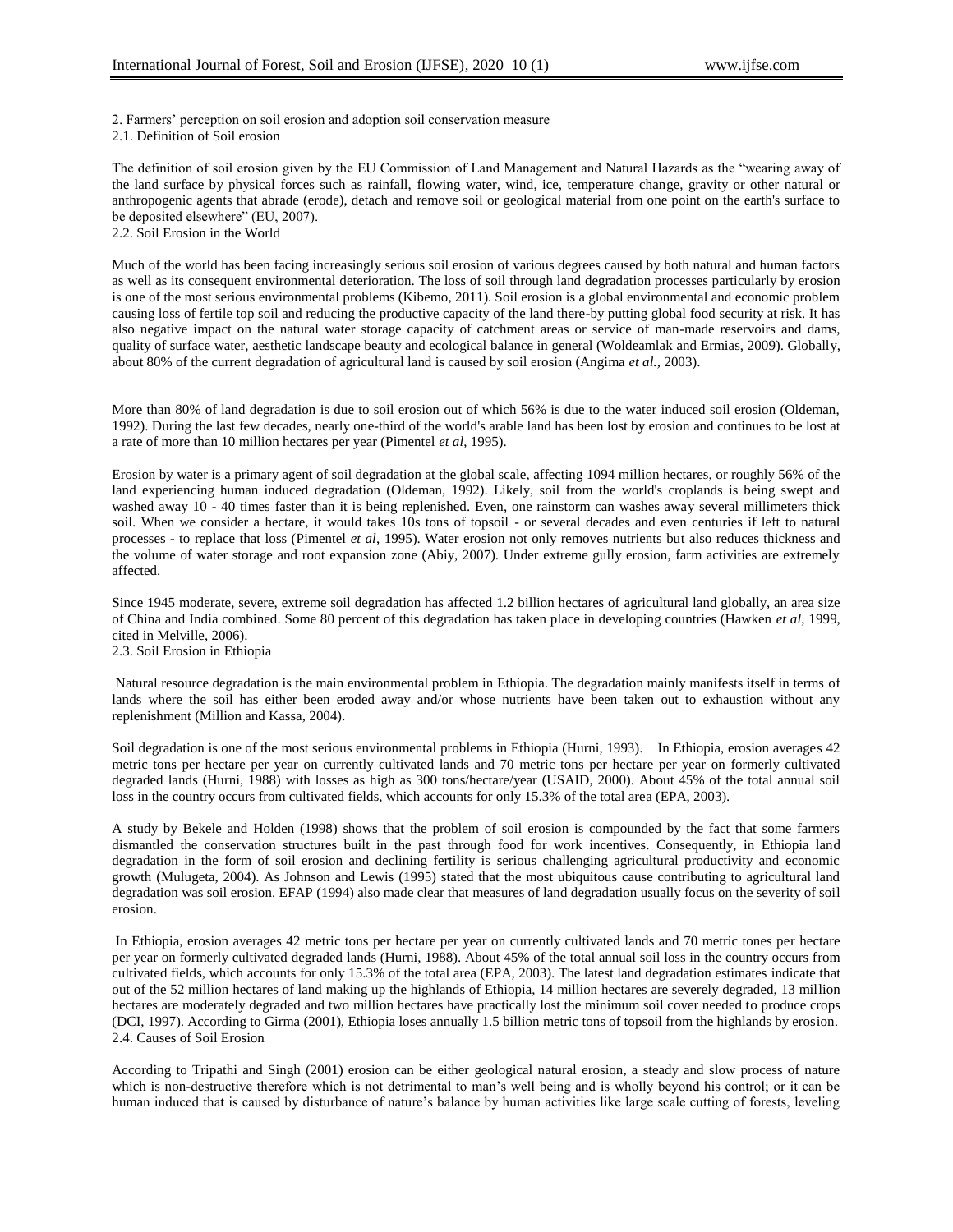and cultivation. Soil erosion is a natural process, occurring over geological time, but most concerns are related to accelerated erosion, whereby the natural rate has been significantly increased by human action (Robert *et al*., 2003). 2.4.1. Natural/Geological Soil Erosion

Natural erosion has sculpted landscapes for millions of years. For instance, many natural land features we observe today are the result of erosion (USDA, 2000). Soil erosion is a naturally occurring process involving the mobilization and deposition of soil particles, mainly by water and wind (Alex, 2006).

2.4.2. Human-induced/Accelerated of Soil Erosion

Accelerated soil erosion, in excess of natural geological rates, is caused by anthropogenic activity. Human activity is a major factor in shaping the landscape. Land use and management are the results of these human activities as such are the most important factors that influence soil erosion (Robert *et al*., 2003). Although soil erosion is a physical process with considerable variation globally in its severity and frequency, where and when erosion occurs is also strongly influenced by social, economic, political and institutional factors. Conventional wisdom favors explaining erosion as a response to increasing pressure on land brought about by a growing world population and the abandonment of large areas of formerly productive land as a result of erosion (Morgan, 2005).

Soil erosion has accelerated on most of the world, especially in developing countries, due to different socio-economic, demographic factors and limited resources. Reusing *et al.* (2000) specified that increasing population, deforestation, improper land cultivation, uncontrolled grazing and higher demand for fire often cause soil erosion. Excessive numbers of livestock on a given area of land can cause significant soil erosion problems due to overgrazing and poaching of the soil which can lead to high rates of soil exposure, capping and increased overland flow (Alex, 2006). 2.5. Consequence of Soil Erosion

Soil erosion is one of the biggest global environmental problems resulting in both on-site and off-site effects. Soil erosion has accelerated in most parts of the world, especially in developing countries, due to different socio-economic and demographic factors and limited resources (Bayramin *et al*., 2003).

Soil erosion which manifests itself in the form of gullies, rills and sheet wash is an immensely complicated process involving the interaction of many biological, social, economic, environmental and political factors. It varies in its occurrence both spatially and temporally. The ultimate result of soil erosion is that it reduces crop yields and ruins agriculture, though the exact extent of soil erosion and land degradation is not known (Gamira and Makwara, 2012).

Soil erosion is the main form of land degradation, caused by the interacting effects of factors, such as biophysical characteristics and socio-economic aspects. Degradation resulting from soil erosion and nutrient depletion is one of the most challenging environmental problems in Ethiopia (Aklilu and De Graaff, 2006). The impact of soil erosion is complex leading to reduction in soil depth and moisture storage capacity together with soil-nutrient losses, and ultimately results in reduced agricultural production and productivity (Vancampenhout *et al.*, 2006). In addition, soil erosion is a threat not only to agriculture but also to the economy, as the country´s economy depends on agriculture.

Soil erosion creates severe limitations to sustainable agricultural land use, as it reduces on-farm soil productivity and causes food insecurity (Alonal, 2008). Erosion results in the degradation of a soil"s productivity in a number of ways: it reduces the efficiency of plant nutrient use, damages seedlings, decreases plants" rooting depth, reduces the soil"s water-holding capacity, decreases its permeability, increases runoff, and reduces its infiltration rate (Davis and Lawrence, 2006).

The problem of soil erosion has been a problem ever since land was first cultivated. The consequence of soil erosion occurs both on- site and off-site. In Ethiopia, the on-site impacts of soil erosion are most frequently studied, typically by estimating the productivity losses as economic cost of soil erosion. Less well known and documented are the off-site costs of soil erosion (Eyasu, 2003).

2.6. Farmers" Perception on Soil Erosion

2.6.1 Farmers" perception in Ethiopia

In Ethiopia, soil degradation due to erosion is recognized as a major problem for agriculture productivity and food security (Betru 2002; Tesfaye, 2003; Woldeamlak, 2007). Farming in Ethiopia is practiced under diverse farming systems and cultural contexts, and farmers' varieties play a very vital role in the agricultural productivity as a whole. As a matter of fact, the highest portion of the country"s genetic resource wealth essential for food and agriculture is still being conserved and improved on small-scale farmers" fields, and farmers" practices in these regards are essential to meet their livelihood needs (Regassa, 2006).

Farmers" perception of land degradation by erosion is a key social factor that is also important in deciding options for controlling soil losses. Understanding farmers" knowledge and their perception and factors that influence their land management practices are of paramount importance for promoting sustainable land management (Alonal, 2008). Understanding farmers" perception of soil erosion and its impact is important in promoting soil and water conservation technologies (Chizana and Albrechi, 2006).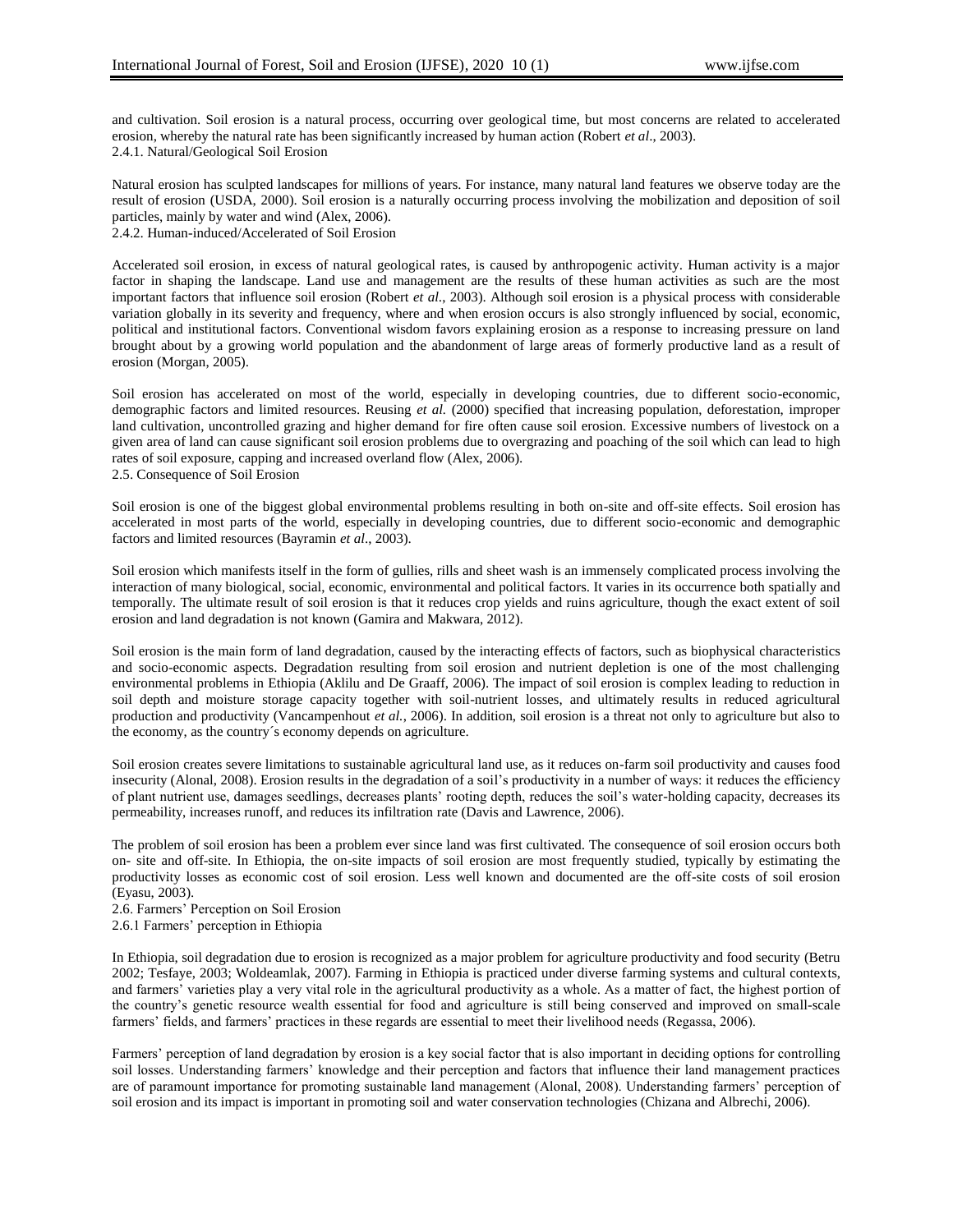In considering farmers" perception on soil erosion, it is necessary to evaluate whether they distinguish between indicators of erosion and fertility loss. For instance, studies conducted in different areas have shown that farmers have knowledge of soil conservation measures (Awdenegest and Holden, 2006). The question to be asked is: "if farmers have knowledge of soil erosion, why not apply conservation?" Identifying where implementation problems may arise is also very important (Mebrahten, 2014).

As study made by Assefa (2009) indicates farmers perceived soil erosion as a problem constraining crop production. The most important topsoil for crop production activity was deteriorating over time due to erosion processes. Hence, they observed frequently how the loss of soil from cultivated fields has been reducing the depth of the topsoil through time and the number of stones in their farmlands has been increasing over time. Some farmers perceive the effect of soil erosion when it reaches some critical level, which is very difficult to reverse the degradation at the subsistence farmer level. In other cases, farmers will not be interested to invest in conservation and bear associated risks if they do not perceive significant threat posed on productivity due to soil erosion (Wagayehu and Lars, 2003).

2.7. Adoption Trend of Soil Conservation Measures in Ethiopia through time

Prior to the 1974 revolution, soil degradation did not get policy attention it deserved (Hurni, 1986). The famines of 1973 and 1985 provided a momentum for conservation work through large increase in food aid (imported grain and oil). Following these severe famines, the then government launched an ambitious program of soil and water conservation supported by donor and nongovernmental organizations (Hoben, 1996). The use of food aid as a payment for labor replaced voluntary labor for conservation campaigns (Campbell, 1991). The conservation measures were in most cases physical measures and undertaken through campaign using Food-for-Work or Cash-for-Work as an instrument to motivate farmers to putting up the conservation structures both on communal holdings as well as on their own plots (Abera, 2003). Supporting this inspiration, Pender (2004) stated that soil conservation measures have relied largely on food-for-work programs as an incentive/encourages or bonus to work harder and have been oriented toward labor-intensive activities such as terracing, bund construction and tree planting.

With this, Ethiopia became the largest food–for-work program beneficiary in Africa and the second largest country in the world following India (Campbell, 1991). A total of 50 million workdays were devoted to the conservation work between 1982 and 1985 through food-for-work. Between 1976 and 1988, some 800,000 km of soil and stone bunds were constructed on 350,000 ha of cultivated land for terrace formation, and 600,000 ha of steep slopes were closed for regeneration (Wood, 1990). These conservation structures were introduced with the objectives of conserving, developing and rehabilitating degraded agricultural lands and increasing food security through increased food production/availability (Adbacho, 1991). Soil and water conservation (SWC) measures have been extensively carried out during the past three decades under various packages by governmental and non-governmental organizations to lessen the problems of soil erosion (Wagayehu and Lars, 2002). For the last 30 years, considerable efforts were made since then to reverse land degradation. Among the efforts, various soil and water conservation innovations such as stone terraces, check dams, waterways, and grass strips were introduced and as a result of these efforts some degraded lands have been restored (WFP, 2004; Betru, 2002).

Soil erosion poses a serious threat to national and household food security (Bekele and Holden, 1998) and therefore its management is essential for improving food security in seriously affected areas of Ethiopia (Awdenegest and Holden, 2006). Initially, most of the soil conservation works included construction of the stone and earth embankments, which the farmers believed took extra land from their small land holdings and sheltered rodents. Available evidence shows that the adoption of soil and water conservation measures has been very limited (Girma, 2001). A study by Bekele and Holden (1998) shows that the problem of soil erosion is compounded by the fact that some farmers dismantled/removed the conservation structures built in the past through FFW incentives.

Until the early 1990s, farmers were not allowed to remove the conservation structures once built on their land. This shows that the conservation efforts have also neglected the pronounced regional disparities within the country and have frequently been implemented in a top-down manner, excluding the participation of the local community (Herweg, 1993).

Conservation practices have been mainly undertaken in a form of campaign and quite often farmers have not been involved in the planning process (Herweg, 1993). This shows that soil conservation projects implemented in the country failed to consider local people"s economic, demographic, institutional and technical factors from their very inception. Obviously, the adoption of soil conservation technologies considerably is influenced by different factors. Among other influences, the characteristics of farmers such as age, education, household size, farm size and experience are some major influence for the decision of application of soil conservation. Age of the farmers tends to influence negatively the conservation decision in that it decreases participation on environmental protection (Belay, 1998).

## 2.8. Farmers" Perception towards Adoption of Soil Conservation Measures

Soil erosion is a dangerous and slow process therefore farmers need to perceive its severity and the associated yield loss before they can consider implementing soil and water conservation (SWC) practices (Chizana *et al*., 2007).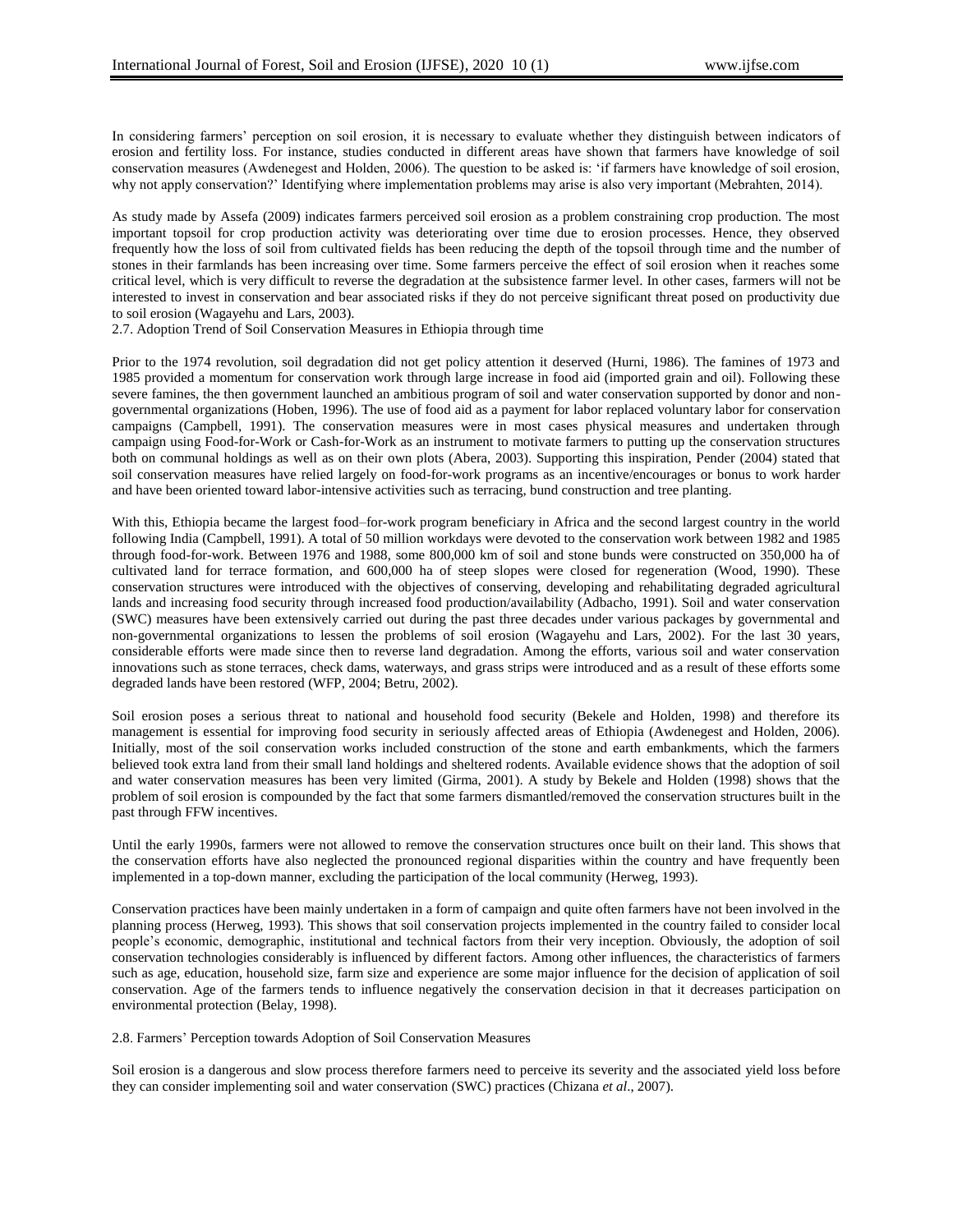Perception of soil erosion as a hazard to agricultural production and sustainable environment is the most important determinant of effort at adoption of conservation measures. Theoretically, those farmers who perceive soil erosion as a problem having negative impacts on productivity and who expect positive returns from conservation are likely to decide in favor of adopting available conservation technologies (Semgalawe and Folmer, 2000; Berhanu and Swinton, 2003). On the other hand, when farmers do not acknowledge soil erosion as a problem, they will not expect benefits from controlling erosion and it is highly likely that they will decide against adopting any conservation technologies (Mebrahten, 2014)

Despite intensive soil and water conservation activities since more than two decades ago, adoption of the interventions in Ethiopia is considerably rather low. This fact is frequently attributed, among other things, to the top-down approach in extension activities, standard mainly structural soil and water conservation technologies, lack of awareness of land degradation by the land users, and land security issues (Mitiku *et al.,* 2006). The limited success of those efforts highlights the need to better understand the factors that encourage or discourage the adoption and sustainable use of introduced conservation measures.

There are several possible reasons for the failure of past conservation intervention to meet users" expectations. First, the introduction of the measures did not consider local conservation and farming practices and in many cases did not fit in with traditional methods. Second, since interventions normally include such activities as reforestation, terrace construction, etc., they are generally characterized by high initial costs that poor farmers could not afford and by benefits that only become apparent in the long run. The challenge, however, is to come up with a conservation approach that helps to meet the short-term needs of the farmers and long-term conservation objectives simultaneously. Finally, the extensive and uniform application of similar soil and water conservation (SWC) measures disregarded local agro-ecological and socio-economic variations (Aklilu, 2006).

2.9. Factors Affecting the Adoption and Use of Soil Conservation Practices

The whole context in which decisions are made, from individual farmers and even at higher levels varies, spatially and temporally, considerably so between societies to the extent of frustrating generalizations in terms of explanation or conservation recommendations from one place to another (Enock and Baxter, 2010).

Adoption of structural soil conservation technologies is affected by various factors, usually categorized into; farm specific characteristics, technology specific attributes, and farmer"s socio-economic characteristics. Examples of such variables that have been found to influence technology adoption include: farm size, farmer"s age, education, social networks (e.g. membership of association), dependency ratio, gender, access to agricultural advice and information, land tenure security, soil fertility, soil type, income, input availability, access to markets, risk aversion behavior, technology awareness, farming experience, adequacy of farm tools, technical and economic feasibility of using the technology, agro-ecological conditions, access to credit and presence of enabling policies (Boyd and Turton, 2000;).

Young (1999) indicated in studied various factors that influence on-farm adoption of soil conservation practices, including sociodemographic characteristics of farm operators and physical features of the farm. Physical and environmental characteristics such as farm size, slope length, degree of slope, and soil erodibility also affect the adoption of conservation practices.

According to (Semgalawe, 1998), farmers rather frequently reject newly introduced SWC technologies even when they are aware that adoption of the measures protects and improves productivity of their lands. The newly introduced SWC technologies need to be evaluated not only for their technical efficacy but also for the chances of their sustainable adoption and utilization by the land users. Reasons for the limited success stories of soil conservation measures are related to the extension approach. The direction of the technology transfer in the Ethiopian agricultural extension system is considered linear, from the expert to the farmer (Brehanu *et al*. 2006). In this approach, experts are considered as knowledge producers and farmers as adopters of that knowledge, which lead to overlooking the farmers" indigenous knowledge on soil conservation. Through this approach, the chance of reaching consensus and understanding by all actors has been a difficult challenge and extension messages were simply transmitted from the experts to the farmers just as messages at churches or mosques during religious holidays or other social gatherings (Kibemo, 2011)

The need to promote soil and water conservation was induced by both economic and physical factors that became a common experience of the farmers. Culver and Seecharan (1986) have investigated specific factors affecting the adoption of soil conservation practices as: 1) physical factors, 2) economic factors, 3) personal factors, 4) type of farm, 5) type and form of information, and 6) the availability of an economically and technically feasible solution.

Alemu (1999) estimated the factors influencing the decisions to invest in soil conservation in Tigray and Oromiya of Ethiopia. He found that there is a significant relationship between tenure security and the probability of participating in constructing physical soil conservation. In addition to this, he identified the characteristics of each plot rather than tenures security as important factor influencing the amount of investment that a farmer will make.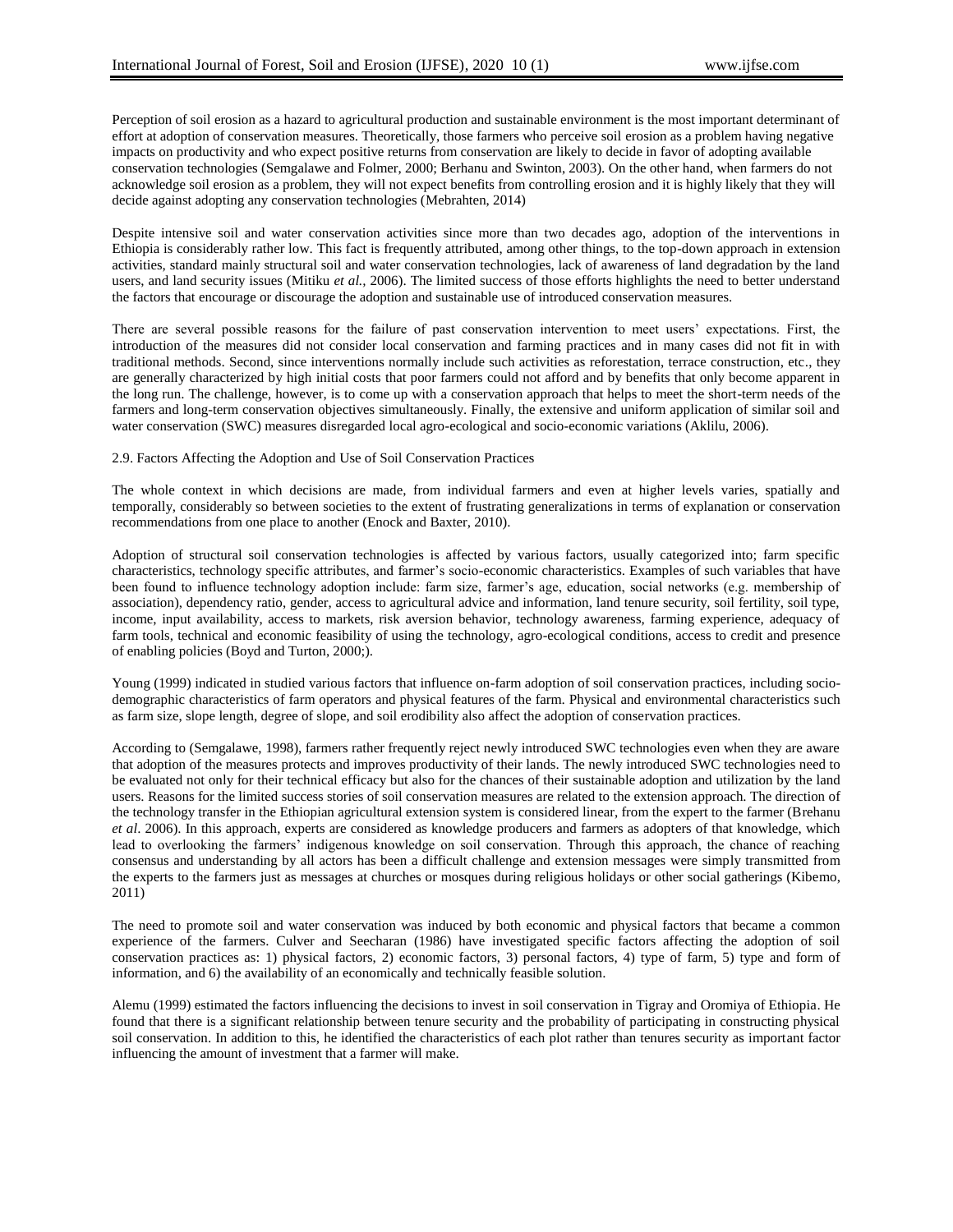Berhanu and Swinton (2003) undertook an empirical study using a probit regression model found that land tenure security was a major factor that significantly conditions the adoption of natural resource conservation technology at household and community level in the Northern Ethiopia region of Tigray.

2.10. Current Adoption of Soil Conservation Practices

The farmers" decisions on whether to adopt SWC technologies at the farm level depend on the fitness of the technologies to their needs and requirements. Some of the most important characteristics of conservation technologies or techniques that influence the farmers' adoption decisions are effectiveness in controlling soil loss, benefits to be obtained from adoption, the ease of adoption and appropriateness to the farming system circumstances. If newly introduced SWC technologies do not appear to be relevant to the farmers in view of these criteria, it is highly unlikely that they will be adopted and, indeed, should not be expected to be adopted (Woldeamlak, 2003).

Appropriate soil conservation practices are very site-specific in nature. Thus, there can be great variability of results in erosion control, crop yields, and farm profits from implementing any number of conservation practices or systems on the variable conditions of the landscape. There is a wide variety of land management practices which are appropriate for soil conservation. These measures range from structural (e.g. terracing, drop inlets, grassed waterways, etc.) to behavioral (e.g. rotations, under seeding, plow down crops, tillage, etc. (Duff *et al*., 1990). Soil and stone bunds are structures commonly built to control runoff and thus increase soil moisture and reduce soil erosion. However, constructing continuous bunds to protect broad tracts of land is costly and often difficult, so alternative methods of erosion control are also employed. These include grass strips and contour leveling, sometimes incorporating trees or hedgerows, to reduce runoff velocity and allow water to infiltrate and trap sediments. In addition, waterways help direct precipitation flows along specified pathways in farm fields; and water-harvesting structures, including dams, ponds, and diversions, ensure water availability in the dry season (Edward *et al*., 2009). 2.10.1. Soil Conservation Activities

Primarily, conservation structures are introduced with the objectives of conserving, developing and rehabilitating degraded agricultural lands and as well increasing food security through increased food crop production (Adbacho, 1991). Major conservation structures are: *2.10.1.1. Soil Bunds*

Soil bunds are constructed during the dry season that do not interfere land preparation for cropping. The construction is aimed on reduction and stopping velocity of runoff. It increases soil productivity by capturing moisture and crop yields over time. Soil bunds can easily be integrated with grasses, legume shrubs, growing cash crops such as tomatoes after their development. Grazing animals on bunds damage the structures. Construction of soil bunds is always started from the top of the watershed area/slope and from the waterway. If the bund construction is started from the bottom of the watershed area and if it is not completed in one season, then all water from the top of watershed area will destroy the lower one (Taffa, 1983). *2.10.1.2. Fanya Juu*

This is an embankment constructed by throwing the soil dug from basin to uphill and the term was coined from Swahili language; meaning "throwing up-hill (Woldeamlak, 2003). This conservation structure is also constructed during dry season. The aim is to reduce and stop erosion and increase water holding capacity of the soil so as to enhance crop yield. The main benefit of *fanya juu* is its capacity to become bench terrace within few years than soil bunds, yet it has overtopping and breakages (Lakew *et al*. 2005).

Integration with grasses and composting is suitable in *fanya juu* soil conservation measure.

The construction of *fanya juu* takes less space than soil bunds and accelerate bench development, thus, complaint about space can be greatly reduced with *fanya juu* terraces (WFP, 2005). *2.10.1.3. Cutoff Drains*

As many of other structural soil conservation measures, cutoff drains are constructed during dry season to avoid impediment to land preparation for main cropping season. This structure is a graded channel constructed mainly in moist area to intercept and divert the surface runoff from higher slopes and protect downstream cultivated land or village. On the contrary, cutoff drains in dry area are used to divert runoff and additional water into cultivated fields to increase soil moisture. *2.10.1.4. Waterways*

Waterways can be natural or man-made drainage channel to receive diverted runoff from cutoff drains in upper slope. The waterway carries the excess runoff to rivers, reservoirs, or a gully safely without causing more erosion damages.A vegetative waterway construction has better attention where the stone is absent. This is applicable in all agro-ecological conditions, especially in moist area and area prone to water-logging (Lakew *et al.,* 2005). 3. Conclusion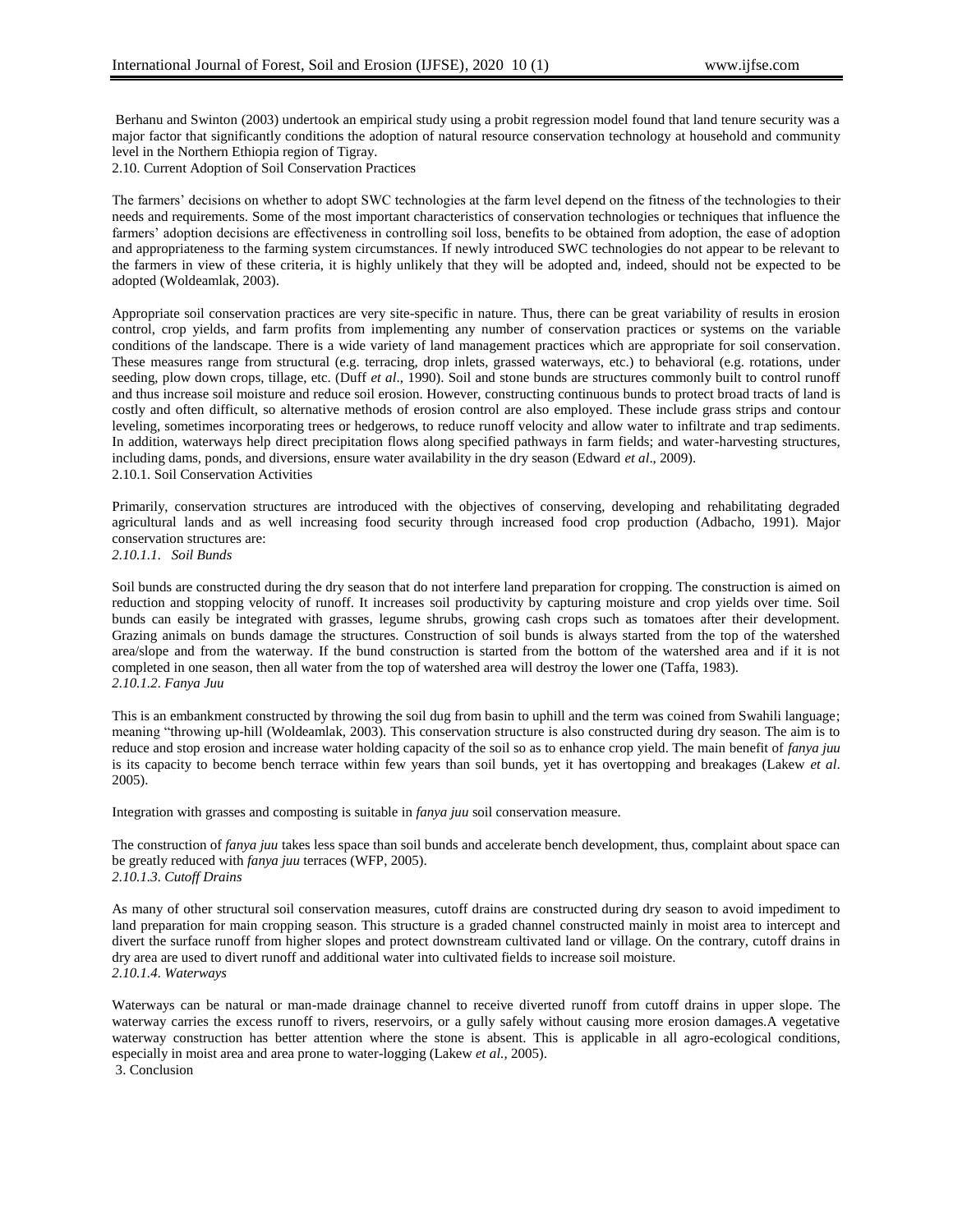Soil erosion is one of the most serious environmental problems that affect the wellbeing of community and the sustainability of the ecosystem. Soil erosion is a major contributor to the prevailing food insecurity in Ethiopia. Farmers are aware of declining yields from their farms from year to year, but often unable to regain productivity because of climbing soil erosion.

Farmers are able to distinguish different causes of soil erosion in their land based on knowledge they have through farming conditions. Farmers invest more in soil and water conservation in fields situated near to residences.

It is also to understand the natural and social relations influencing land resource management choices. Farmers" perception to practice structural soil conservation measures can be influenced by different factors. The most important and considered factors include gender, age, education, household size, land size, length of food secured months, off-farm activities, distance from homestead, farmers perception on soil erosion and soil conservation measures, topography, effectiveness and productivity of structural measures, potential to install measures, contact with DAs, training on measures, color and moisture of soil and land tenure security and source of land. References

- Abera Birhanu, (2003). Factors Influencing the Adoption of Introduced Soil Conservation Practices in Northwestern Ethiopia. Institute of Rural Development University of Gottingen D-37073Gottingen-Waldweg 26.
- Abiy K. (2007). Soil Degradation Assessment along the Slope Gradient of the Cultivated Field in Adulala Mariyam-Wakemia Catchment, Adama Woreda, East Shoa Zone: [MA Thesis], Addis Ababa University, Addis Ababa, Ethiopia.
- Adbacho W. (1991). Biological or Vegetation Cover as a Sustainable Soil Conservation Strategy: A case study of Tilku Demala, [MA Thesis]: School of Environmental Science; University of East Anglia.
- Aklilu Amsalu and J.De Graaff (2006). Determinants of adoption and continued use of stone terraces for Soil and Water Conservation in the Ethiopian Highland Watershed. Ecological Economics
- Alemu Tekie (1999). Land Tenure and Soil Conservation: Evidence from Ethiopia. Göteborg University, Sweden.
- Alex Inman (2006). Soil Erosion in England and Wales: Causes, Consequences and Policy options for Dealing with the Problem. *Discussion Paper prepared for WWF-UK.*
- Alonal Jualo (2008). Upland Erosion and Farmers" Perception of Land Conservation in Simulao Watershed. Agusan Del Sur State College of Agriculture and Technology. Bunawan, Agusan del Sur.
- Angima, S.D., D.E. Stott, M.K.O'Neill, C.K.Ong, and G.A.Weesies (2003). Soil erosion prediction using RUSLE for central Kenya highland conditions. Agriculture Ecosystem and Envi. 295-308.
- Assefa Derebe (2009). Assessment of Upland Erosion Processes and Farmer"s Perception of Land Conservation in Debre-mewi Watershed, near Lake Tana, Ethiopia. Cornell University, New York.
- Awdenegest Moges and S.Holden (2006). Farmers" Perceptions of Soil Erosion and Soil Fertility Loss in Southern Ethiopia: *Land degradation and Development* 18: pp 543–554.
- Bayramin, I., O. Dengiz, O. Baskan, and M. Parlak (2003). *Soil Erosion Risk Assessment. Case Study: Beypazari Area*. *Turk Journal of Agriculture andForestry 27(2013).*
- Bekele S. and Holden S. (1998). Resource Degradation and Adoption of Land Conservation Technologies in the Ethiopian Highlands: A case study in Andit Tid, North Shewa; *Agricultural Economics* 18(3), pp 233-248.
- Belay Tegene. (1998). Pedogenesis and Soil-geomorphic Relationships on the Piedmont Slopes of Wurgo Valley, Southern Welo, Ethiopia: *SINET: Ethiop. J. Sci.* 21(1): pp 91-111.
- Berhanu Gebremedhin and S.M. Swinton (2003). Investment in Soil Conservation in Northern Ethiopia: *The Role of Land Tenure and Public Programs*. *Agricultural Economics* 29: 69-84.
- Bezuayehu Tefera, Gezahegn Ayele, Yigezu Atnafe, M.A. Jabbar and Paulos Dubale (2003). Nature and Causes of Land Degradation in the Oromiya Region.
- Biniam Biruk (2009). SWAT to identify Watershed Management options :(Anjeni Watershed, Blue Nile Basin, Ethiopia) Cornell University, New York.
- Boyd, C. and C. Turton (2000). The Contribution of Soil and Water Conservation to Sustainable livelihoods in Semi-arid Areas of Sub-Saharan Africa. *Agricultural Research and Extension Network. Paper No. 102. ODI (Overseas Development Institute). Retrieved from htt p://www. di.org.uk/sites/odi.org.uk/files/odi assets/publications opinion files/5124.pdf (Assess -ed on 2012).*
- Brehanu Gebremedhin, D.Hoekstra and AzageTegegne (2006). Commercialization of Ethiopian Agriculture. Extension service from input supplier to knowledge broker and facilitator. *Improving productivity and market success of Ethiopian farmers' project working paper No. 1. International Livestock Research Institute. Nairobi, Kenya.*
- Chizana, C., P. Mapfumo, A. Albrechi, M. Vanwuk, and K. Giller (2006). Smallholder Farmers" Perception on Land Degradation and Soil Erosion in Zimbabwe: *African crop science conference proceedings* Vol.8.pp.1484-1490; printed in El-Minia, Egypt.
- Culver, D., and R. Seecharan (1986). "Factors that influence the adoption of soil conservation strategies."Canadian Farm Economics 20(2):9-13.
- Davis, U.C., and J. Lawrence (2006). Understanding Soil Erosion in Irrigated Agriculture. University of California Division of Agriculture and Natural Resources, Department of Land, Air, and Water Resources. Publication 8196 University of California 6701 San Pablo Avenue, 2<sup>nd</sup> Floor Oakland, California 94608.
- Elsa, C. (2012). Keeping Soil on the Farm Policy options for controlling Soil Erosion on us Cropland.Washington Internship for Students of Engineering.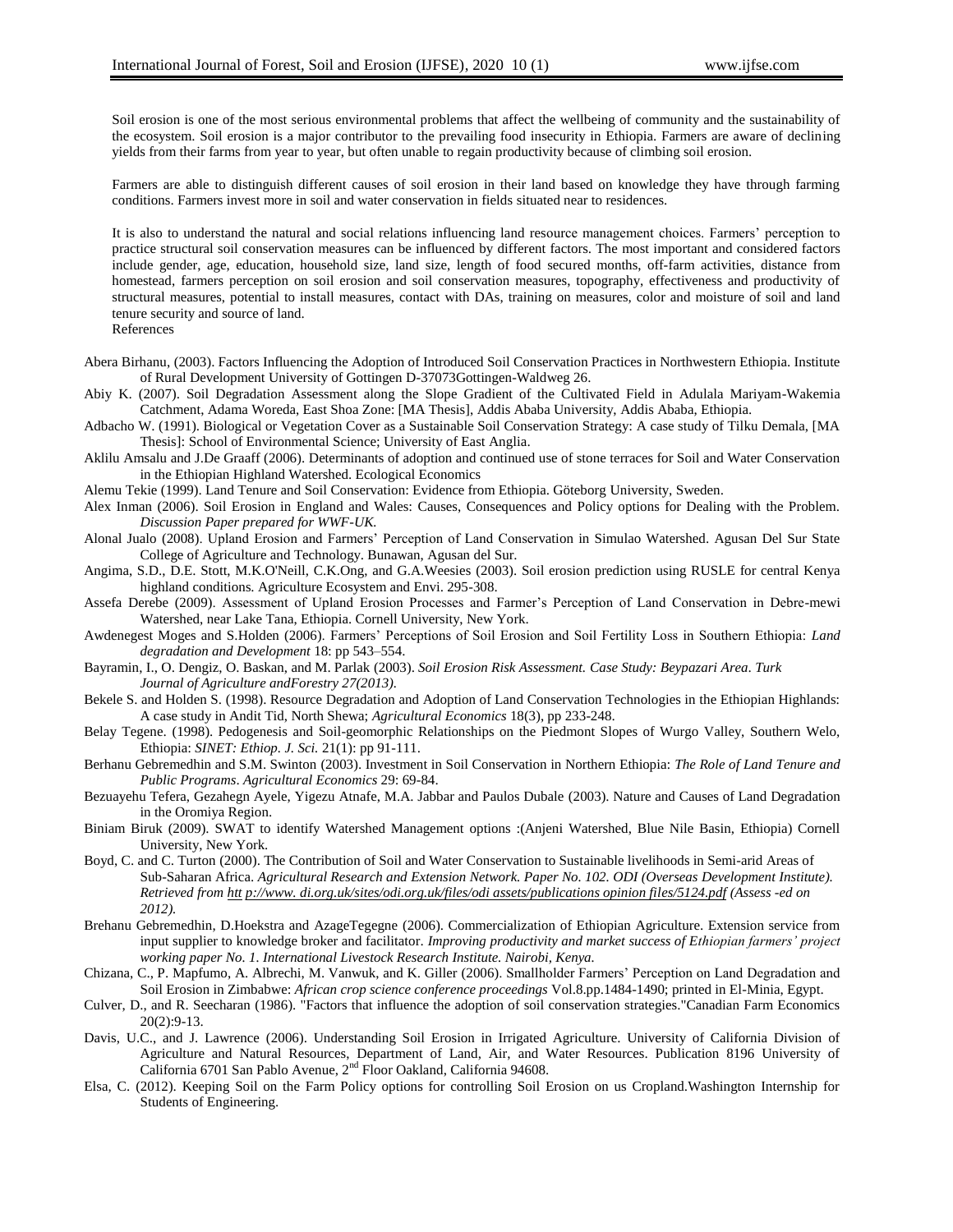Enock, C. M., and T. Baxter (2010). *European Journal* Center *of Sustainable Development. Published by ECSDEV, via dei Fiori, 34, 00172, Rome, Italy.*

Environmental Protection Authority (EPA) (2003). State of Environment Report for Ethiopia: Addis Ababa, Ethiopia.

- Ephrem Haile (2008). Land use/ Land cover Dynamics and Erosion Susceptibility Analysis: *a Case Study of Basso Werena Wereda.*  Master of Science in Remote Sensing and Geographical Information Systems (GIS). Addis Ababa University, Ethiopia.
- Ervin C.A. and Ervin E.D. (1982). Factors Affecting the Use of Soil Conservation Practices: Hypotheses, evidence, and policy implications. *Land Economics* 58 (3): pp 277-92.
- Ethiopian Forestry Action Plan (EFAP). (1994). Ethiopian Forestry Action Program: The Challenge for Development: Vol. 2, Ministry of Natural Resource Development and Environmental Protection. Addis Ababa, Ethiopia.
- European Union (EU) (2007). Commission of Land Management and Natural Hazards*. EU commission Joint Research Center*, 2007.
- Eyasu Elias (2003). Case Studies: Genetic diversity, Coffee and Soil Erosion in Ethiopia. Roles of Agriculture Project International Conference 20-22 October, 2003 Rome, Italy.
- Feder G., Just R.E. and Zilberman D. (1985). Adoption of Agricultural Innovations in Developing Countries: *Economic Development and Cultural Change* 33: pp 255-298.
- Fitsum Hagos, J. Pender, and Nega Gebresselassie (2002). Land Degradation and Strategies for Sustainable Land Management in the Ethiopian Highlands: Tigray Region (2<sup>nd</sup> edition); *Socio-economic and [Policy Research Working Paper 25. ILRI,* Nairobi, Kenya.
- Gamira, D., and E.C. Makwara1 (2012). About to lose all the Soil in Zaka"s Ward Zimbabwe: Rewards of Unsustainable Land Use. *European Journal of Sustainable Development.*
- Gedeno M. (1990). Sustainability of soil and Water Conservation Practice in Konso Woreda, Southern Nations, Nationalities and People"s Region: [MA Thesis], Addis Ababa University, (Unpublished) Addis Ababa, Ethiopia.
- Gichuki, F. N. (2000). Soil Management and Conservation. *Dry lands research Crewkerne Somerset UK.*
- Girma T. (2001). Land Degradation: A Challenge to Ethiopia: *Environmental Management* 27(6): pp 815–824.
- Hamilton (1996). Soil Erosion. *Department of Agriculture and Food Western Australia. Farmnote* 66/96*.*
- Herweg K. (1993). Problems of Acceptance and Adaptation of Soil Conservation in Ethiopia: *Topics in Applied Resource Management,* Vol. 3, pp. 391-411.
- Hoben A. (1996). The Cultural Construction of Environmental Policy: Paradigms and Policy in Ethiopia: In Leach and Mears (eds.); the Lie of the Land. Challenging Received Wide on the African Environment. The Internal Africa Institute, London.
- Hurni H. (1986). Degradation and Conservation of the Soil Resources in the Ethiopian Highlands: A paper presented at the 1<sup>st</sup> International Workshop on African mountain and highlands, Addis Ababa, October 13 – 27.
- Hurni H. (1988). Degradation and Conservation of the Resources in the Ethiopian Highlands: *Mountain Research and Development,*  8(2/3), pp. 123-30.
- Hurni H. (1993). Land Degradation, Famine, and Land Resource Scenarios in Ethiopia: In World Soil Erosion and Conservation, Pimentel D (ed.); Cambridge University Press: Cambridge, United Kingdom; 27–62.
	- John, C., 1999. *Methods and Materials in Soil Conservation. A Manual AGLL, FAO.*
- Johnson D. and Lewis L. (1995). Land Degradation: Creation and Destruction; Black well, Great Britain.
- Kibemo Detamo (2011). Farmers" Perception on Soil Erosion and Their Use of Structural Soil Conservation Measures in Soro District, Southern Ethiopia. Ababa University, Ethiopia.
- Kibrom T. (1999). Land Degradation Problems and Their Implications for Food Shortage in South Wello, Ethiopia: *Environmental management* 23(4):419-427.
- Lakew D., Carucci V., Asrat W. and Yitayew A. (2005) (*eds*). Community Based Participatory Watershed development: A Guideline; Ministry of Agriculture and Rural Development, Addis Ababa, Ethiopia.
- Lapar M.L.A. and Pandey S. (1999). Adoption of Soil Conservation: The case of Philippine Uplands*. Agricultural Economics* 21(3), pp 241-256.
- Ludi E. (2004). Economic Analysis of Soil Conservation: Case Studies from the Highlands of Amhara Region, Ethiopia: *African Studies Series A18 Berne: Geographica Bernensia.*
- Lufafa, A., M.M. Tenywa, M. Isabirye, M. J.G. Majaliwa and P.L.Woomer (2002). Prediction of soil erosion in a Lake Victoria basin catchment using a GIS-based University Soil Loss model. *Agricultural Systems* 73.
- Makoha M., Odera H., Maritim II. K., Okalebo J. R. and Iruria D. M. (1999). Farmers' Perceptions and Adoption of Soil Management Technologies in Western Kenya*: African Crop Science Journal* 7 (4): pp 549-558.
- Mati, B. M., R.P. C. Morgan, F.N. Gichuki, J.N. Quinton, T.R. Brewer and H.P. Linger (2000). Assessment of erosion hazard with the USLE and GIS: *A case study of the Upper Ewasno Ng'iro North basin on Kenya.*
- Mebrahten Teklechal (2014). Farmers" Perception on Soil Erosion and Adoption of Soil Conservation in Kola Tembientabia Awotbkalsi, Tigray, Haramaya University, Ethiopia.
- Melville K. (2006). Increasing Soil Erosion Threatens World"s Food Supply: Cornell University, New York, USA.
- Million T. and Kassa B. (2004). Factors Influencing Adoption of Soil Conservation Measures in Southern Ethiopia: The Case of Gununo Area: *Journal of Agriculture and RuralDevelopment in the Tropics and Subtropics* 105(1), pp 49-62.
- Mirsal I. A. (2008). Soil Degradation. Soil Pollution: Origin, Monitoring and Remediation. http://books.google.com/books.
- Mitiku Haile, K. Herweg and S.Brigitta (2006). Sustainable Land Management a New Approach to Soil and Water Conservation in Ethiopia. Land Resources Management and Environmental Protection Department Mekelle University, Ethiopia, and Centre for Development and Environment (CDE), Swiss National Centre of Competence in Research (NCCR) North-South University of Bern, Switzerland.